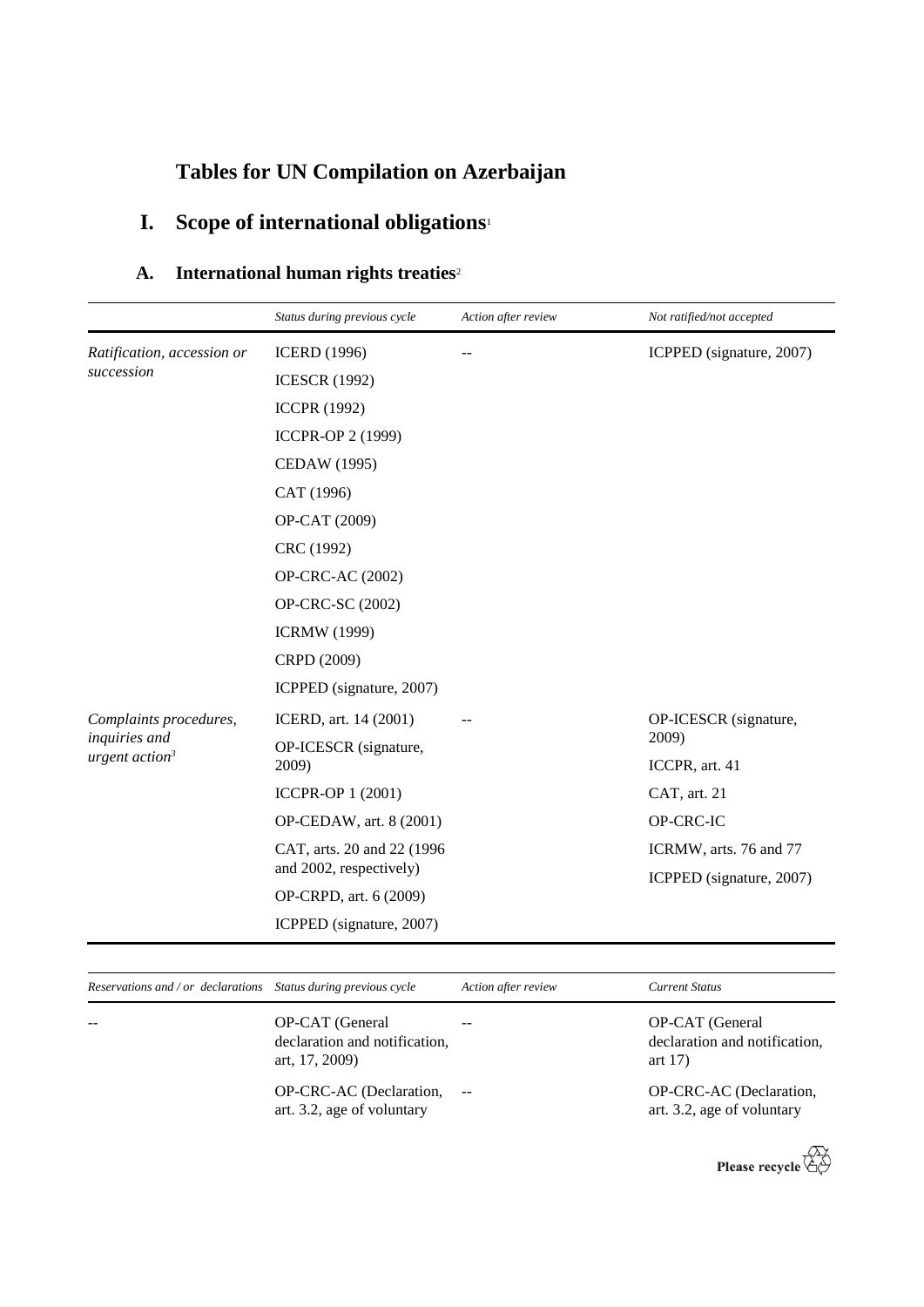| military recruitment at 17             | military recruitment at 17        |
|----------------------------------------|-----------------------------------|
| years, $2002$                          | years)                            |
| <b>ICCPR-OP 2 (General</b>             | <b>ICCPR-OP 2 (General</b>        |
| reservation, 2000)                     | reservation)                      |
| CRPD (General declaration, --<br>2009) | <b>CRPD</b> (General declaration) |
| OP-CRPD (General                       | OP-CRPD (General                  |
| declaration, 2009)                     | declaration)                      |

#### **B. Other main relevant international instruments**

|                                          | Status during previous cycle                                               | Action after review | Not ratified                                                       |
|------------------------------------------|----------------------------------------------------------------------------|---------------------|--------------------------------------------------------------------|
| Ratification, accession or<br>succession | Convention on the<br>Prevention and Punishment<br>of the Crime of Genocide |                     | Rome Statute of the<br><b>International Criminal Court</b>         |
|                                          | Geneva Conventions of 12<br>August 1949 <sup>4</sup>                       |                     | Additional Protocols to<br>1949 Geneva Conventions                 |
|                                          | Conventions on refugees<br>and stateless persons <sup>5</sup>              |                     |                                                                    |
|                                          | Palermo Protocol <sup>6</sup>                                              |                     |                                                                    |
|                                          | <b>ILO</b> fundamental<br>Conventions <sup>7</sup>                         |                     | <b>ILO Conventions Nos. 169</b><br>and $1898$                      |
|                                          |                                                                            |                     | <b>UNESCO</b> Convention<br>against Discrimination in<br>Education |

# **II. Cooperation with human rights mechanisms and bodies**

### A. Cooperation with treaty bodies<sup>9</sup>

#### **Reporting status**

| Treaty body         | Concluding observations<br>included in previous review | Latest report submitted<br>since previous review | Latest concluding<br>observations | Reporting status                        |
|---------------------|--------------------------------------------------------|--------------------------------------------------|-----------------------------------|-----------------------------------------|
| <b>CERD</b>         | August 2009                                            | 2014                                             | May 2016                          | Tenth to twelfth<br>reports due in 2019 |
| <b>CESCR</b>        |                                                        | 2009                                             | May 2013                          | Fourth report due in<br>May 2018        |
| <b>HR</b> Committee | <b>July 2009</b>                                       | 2014                                             | November 2016                     | Fifth report due in<br>2020             |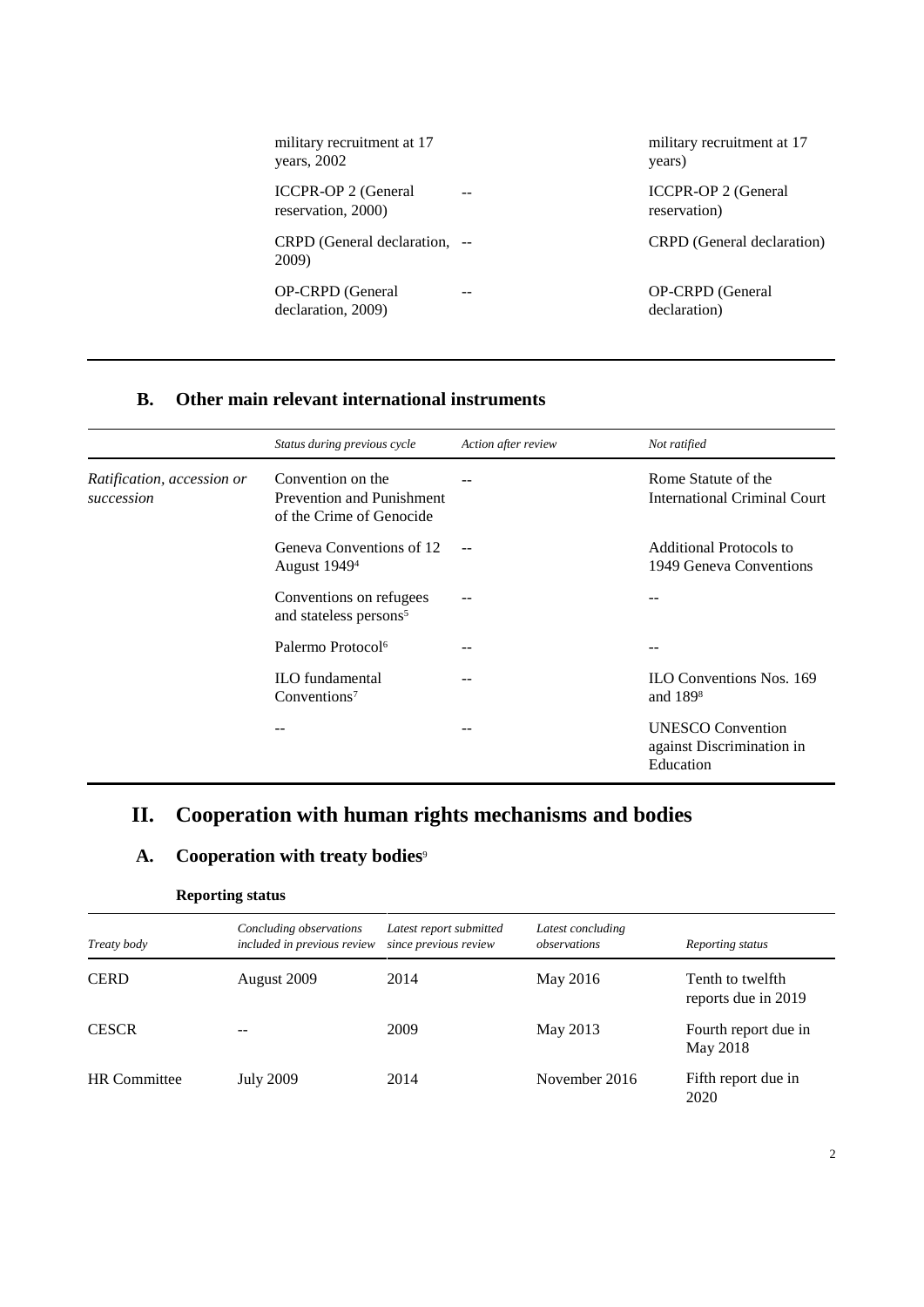| <b>CEDAW</b> | <b>July 2009</b> | 2013 | February 2015 | Sixth report due in<br>2019              |
|--------------|------------------|------|---------------|------------------------------------------|
| <b>CAT</b>   | November 2009    | 2014 | November 2015 | Fifth report due in<br>2019              |
| <b>CRC</b>   | February 2012    | $-$  |               | Fifth and sixth reports<br>due in $2018$ |
| <b>CMW</b>   | April 2009       | 2011 | April 2013    | Third report due in<br>May 2018          |
| <b>CRPD</b>  |                  | 2011 | April 2014    | Second and third<br>reports due in 2019  |

### **Responses to specific follow-up requests from concluding observations**

| Treaty body         | Due in          | Subject matter                                                                                                                                                      | Submitted                                                                                   |
|---------------------|-----------------|---------------------------------------------------------------------------------------------------------------------------------------------------------------------|---------------------------------------------------------------------------------------------|
| <b>CERD</b>         | 2017            | Identity papers and<br>statelessness; and migrant<br>workers. <sup>10</sup>                                                                                         | 2017. <sup>11</sup> Further information<br>requested. <sup>12</sup>                         |
| <b>HR</b> Committee | 2010            | Asylum procedures;<br>confessions obtained under<br>torture; freedom of<br>expression; and internally<br>displaced persons. <sup>13</sup>                           | 2010 <sup>14</sup> and 2012 <sup>15</sup> . Further<br>information requested. <sup>16</sup> |
|                     | 2017            | Torture and ill-treatment;<br>independence and safety of<br>lawyers; and freedom of<br>expression. <sup>17</sup>                                                    |                                                                                             |
| <b>CEDAW</b>        | 2011            | Discriminatory laws; and<br>violence against women. <sup>18</sup>                                                                                                   | 2010. <sup>19</sup> Additional<br>information requested. <sup>20</sup>                      |
|                     | 2017            | National machinery for the<br>advancement of women;<br>and violence against<br>women. <sup>21</sup>                                                                 | Reminders sent. <sup>22</sup>                                                               |
| <b>CAT</b>          | 2016            | Widespread torture and ill-<br>treatment; arbitrary<br>imprisonment and torture of<br>human rights defenders; and<br>fundamental legal<br>safeguards. <sup>23</sup> | 2016.24                                                                                     |
| <b>CRPD</b>         | 2015            | Respect for home and<br>family. <sup>25</sup>                                                                                                                       |                                                                                             |
| <b>Views</b>        |                 |                                                                                                                                                                     |                                                                                             |
| Treaty body         | Number of views | <b>Status</b>                                                                                                                                                       |                                                                                             |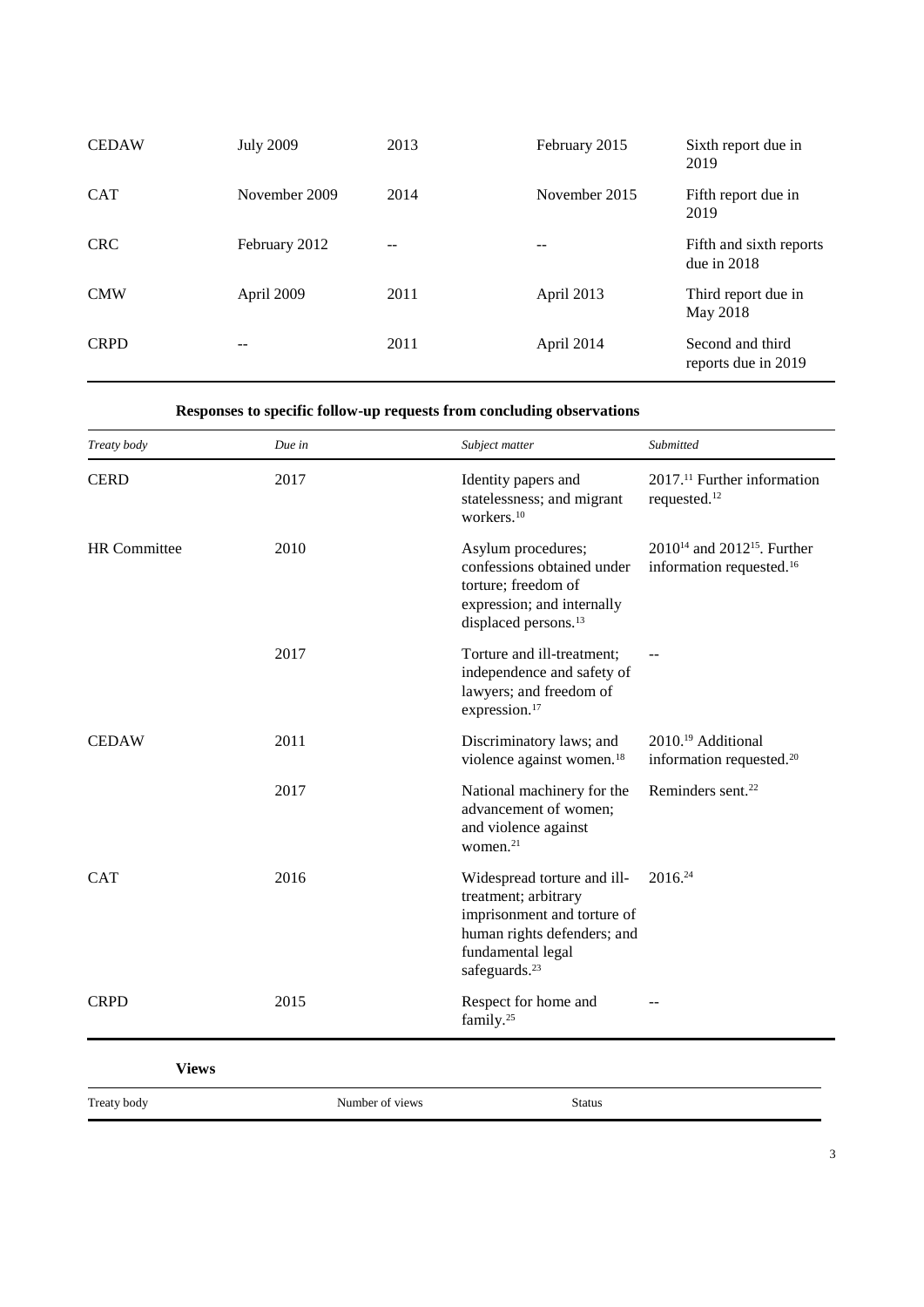| <b>HR</b> Committee | 226 | Further information requested. <sup>27</sup> |
|---------------------|-----|----------------------------------------------|
| <b>CAT</b>          | 128 | Further information requested. <sup>29</sup> |

### **Country visits and/or inquiries by treaty bodies**

| Treaty body | Date | Subject matter      |
|-------------|------|---------------------|
| <b>SPT</b>  | 2015 | Report confidential |

### **B. Cooperation with special procedures**<sup>30</sup>

|                                                         | Status during previous cycle                                                                                    | Current status                                                                                                                                             |
|---------------------------------------------------------|-----------------------------------------------------------------------------------------------------------------|------------------------------------------------------------------------------------------------------------------------------------------------------------|
| Standing invitations                                    | N <sub>0</sub>                                                                                                  | Yes                                                                                                                                                        |
| Visits undertaken                                       | Internally Displaced Persons (2010)<br>Health (2012)<br><b>African Descent</b>                                  | Violence against women (November<br>2013)<br><b>Internally Displaced Persons (May</b><br>2014)<br>Business and transnational corporations<br>(August 2014) |
|                                                         |                                                                                                                 | Arbitrary Detention (May 2016)<br>Human Rights Defenders (September<br>2016)                                                                               |
| Visits agreed to in principle                           | Arbitrary detention<br>Freedom of peaceful assembly and<br>association<br>Violence against women                | Independence of Judges and Lawyers<br>(Postponed/Cancelled)<br>Freedom of peaceful assembly and<br>association (Postponed/Cancelled)                       |
| Visits requested                                        | Mercenaries                                                                                                     | Mercenaries (Reminder)<br>Freedom of opinion and expression<br>(2016)                                                                                      |
| Responses to letters of<br>allegation and urgent appeal | During the period under review 22<br>communications were sent. The<br>Government replied to11<br>communications |                                                                                                                                                            |

### **C. Status of national human rights institutions**<sup>31</sup>

| National human rights institution                                                   | Status during previous cycle | Status during present cycle <sup>32</sup>                                                        |
|-------------------------------------------------------------------------------------|------------------------------|--------------------------------------------------------------------------------------------------|
| The Commissioner for Human Rights A<br>(Ombudsman) of the Republic of<br>Azerbaijan |                              | A (March 2017- Recommended to be<br>downgraded to B status. The<br>recommendation is referred to |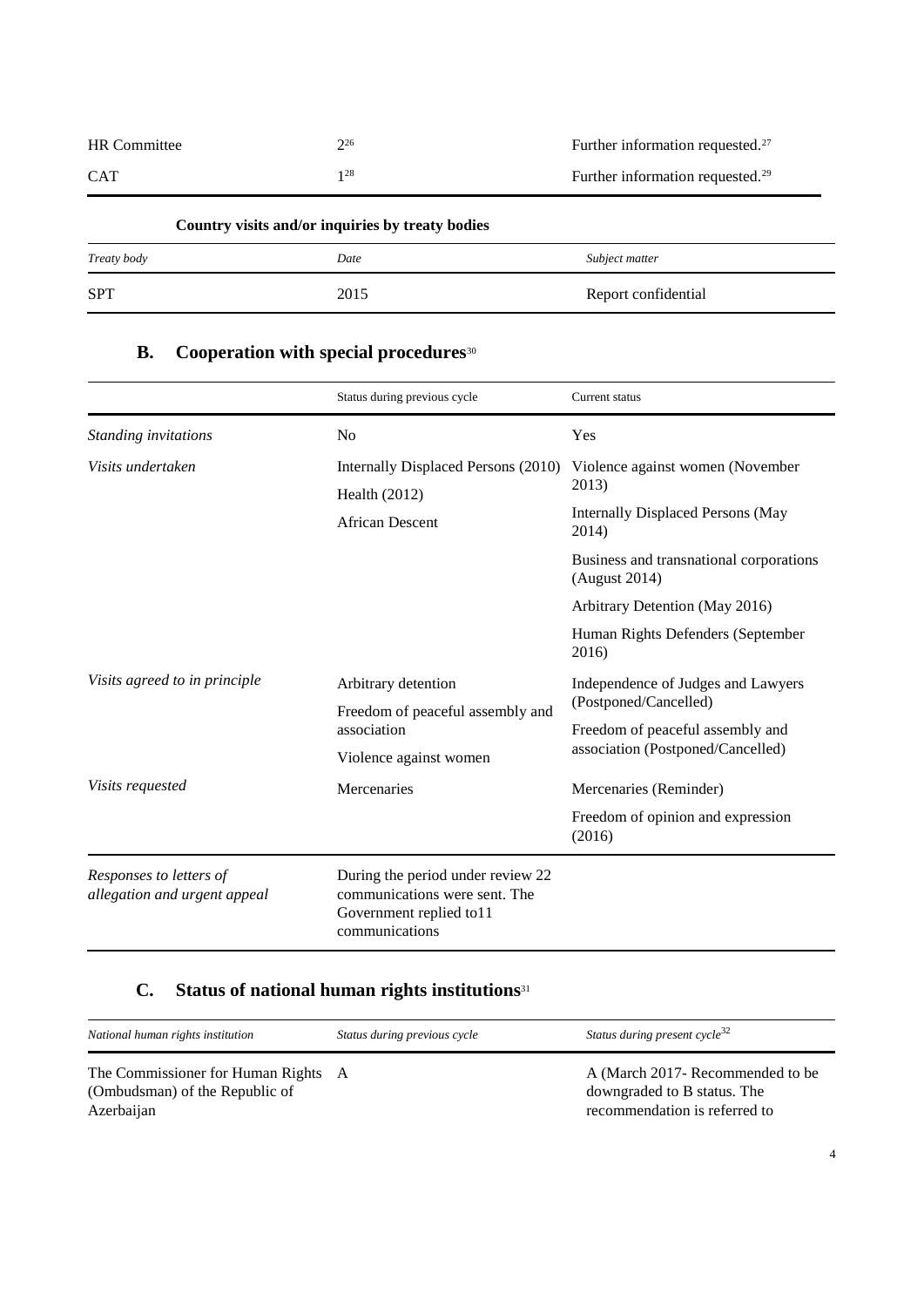#### *Notes*

 $1$  Unless indicated otherwise, the status of ratification of instruments listed in the table may be found on the official website of the United Nations Treaty Collection database, Office of Legal Affairs of the United Nations Secretariat, http://treaties.un.org/. Please also refer to the United Nations compilation on Azerbaijan from the previous cycle (A/HRC/WG.6/16/AZE/2).<br><sup>2</sup> The following abbreviations have been used in the universal period

| The following abbreviations have been used in the universal periodic review document: |                  |                                                                 |
|---------------------------------------------------------------------------------------|------------------|-----------------------------------------------------------------|
|                                                                                       | <b>ICERD</b>     | International Convention on the Elimination of All Forms of     |
|                                                                                       |                  | Racial Discrimination;                                          |
|                                                                                       | <b>ICESCR</b>    | International Covenant on Economic, Social and Cultural         |
|                                                                                       |                  | Rights;                                                         |
|                                                                                       | <b>OP-ICESCR</b> | Optional Protocol to ICESCR;                                    |
|                                                                                       | <b>ICCPR</b>     | International Covenant on Civil and Political Rights;           |
|                                                                                       | <b>ICCPR-OP1</b> | Optional Protocol to ICCPR;                                     |
|                                                                                       | <b>ICCPR-OP2</b> | Second Optional Protocol to ICCPR, aiming at the abolition of   |
|                                                                                       |                  | the death penalty;                                              |
|                                                                                       | <b>CEDAW</b>     | Convention on the Elimination of All Forms of Discrimination    |
|                                                                                       |                  | against Women;                                                  |
|                                                                                       | <b>OP-CEDAW</b>  | Optional Protocol to CEDAW;                                     |
|                                                                                       | <b>CAT</b>       | Convention against Torture and Other Cruel, Inhuman or          |
|                                                                                       |                  | Degrading Treatment or Punishment;                              |
|                                                                                       | OP-CAT           | Optional Protocol to CAT;                                       |
|                                                                                       | <b>CRC</b>       | Convention on the Rights of the Child;                          |
|                                                                                       | <b>OP-CRC-AC</b> | Optional Protocol to CRC on the involvement of children in      |
|                                                                                       |                  | armed conflict:                                                 |
|                                                                                       | OP-CRC-SC        | Optional Protocol to CRC on the sale of children, child         |
|                                                                                       |                  | prostitution and child pornography;                             |
|                                                                                       | OP-CRC-IC        | Optional Protocol to CRC on a communications procedure;         |
|                                                                                       | <b>ICRMW</b>     | International Convention on the Protection of the Rights of All |
|                                                                                       |                  | Migrant Workers and Members of Their Families;                  |
|                                                                                       | <b>CRPD</b>      | Convention on the Rights of Persons with Disabilities;          |
|                                                                                       | <b>OP-CRPD</b>   | Optional Protocol to CRPD;                                      |
|                                                                                       | <b>ICPPED</b>    | International Convention for the Protection of All Persons      |
|                                                                                       |                  | from Enforced Disappearance.                                    |

from Enforced Disappearance.<br><sup>3</sup> Individual complaints: ICCPR-OP 1, art. 1; OP-CEDAW, art. 1; OP-CRPD, art. 1; OP-ICESCR, art. 1; OP-CRC-IC, art. 5; ICERD, art. 14; CAT, art. 22; ICRMW, art. 77; and ICPPED, art. 31. Inquiry procedure: OP-CEDAW, art. 8; CAT, art. 20; ICPPED, art. 33; OP-CRPD, art. 6; OP-ICESCR, art. 11; and OP-CRC-IC, art. 13. Inter-State complaints: ICCPR, art. 41; ICRMW, art. 76; ICPPED, art. 32; CAT, art. 21; OP-ICESCR, art. 10; and OP-CRC-IC, art. 12. Urgent action: ICPPED, art. 30.

<sup>4</sup> Geneva Convention for the Amelioration of the Condition of the Wounded and Sick in Armed Forces in the Field (First Convention); Geneva Convention for the Amelioration of the Condition of Wounded, Sick and Shipwrecked Members of Armed Forces at Sea (Second Convention); Geneva Convention relative to the Treatment of Prisoners of War (Third Convention); Geneva Convention relative to the Protection of Civilian Persons in Time of War (Fourth Convention); Protocol Additional to the Geneva Conventions of 12 August 1949, and relating to the Protection of Victims of International Armed Conflicts (Protocol I); Protocol Additional to the Geneva Conventions of 12 August 1949, and relating to the Protection of Victims of Non-International Armed Conflicts (Protocol II); For the official status of ratifications, see Federal Department of Foreign Affairs of Switzerland, at https://www.dfae.admin.ch/eda/fr/dfae/politique-exterieure/droit-international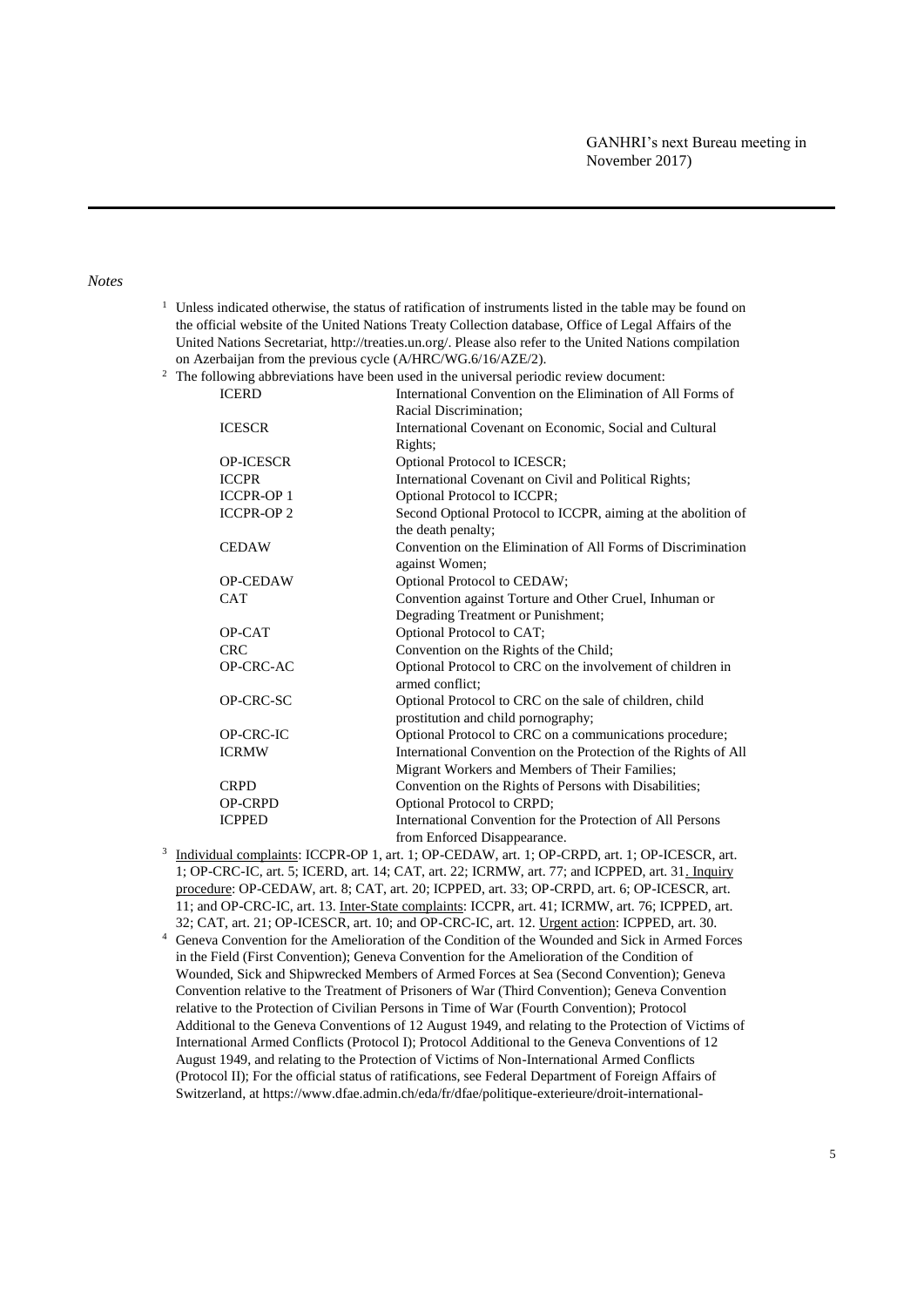public/traites-internationaux/depositaire/protection-des-victimes-de-la-guerre.html

- <sup>5</sup> 1951 Convention relating to the Status of Refugees and its 1967 Protocol, 1954 Convention relating to the Status of Stateless Persons, and 1961 Convention on the Reduction of Statelessness.
- <sup>6</sup> Protocol to Prevent, Suppress and Punish Trafficking in Persons, Especially Women and Children, supplementing the United Nations Convention against Transnational Organized Crime.
- 7 International Labour Organization Convention No. 29 concerning Forced or Compulsory Labour; Convention No. 105 concerning the Abolition of Forced Labour; Convention No. 87 concerning Freedom of Association and Protection of the Right to Organise; Convention No. 98 concerning the Application of the Principles of the Right to Organise and to Bargain Collectively; Convention No. 100 concerning Equal Remuneration for Men and Women Workers for Work of Equal Value; Convention No. 111 concerning Discrimination in Respect of Employment and Occupation; Convention No. 138 concerning Minimum Age for Admission to Employment; Convention No. 182 concerning the Prohibition and Immediate Action for the Elimination of the Worst Forms of Child Labour.
- 8 ILO Indigenous and Tribal Peoples Convention, 1989 (No. 169) and Domestic Workers Convention, 2011 (No. 189).
- <sup>9</sup> The following abbreviations have been used in the present document:

| <b>CERD</b>         | Committee on the Elimination of Racial Discrimination;   |
|---------------------|----------------------------------------------------------|
| <b>CESCR</b>        | Committee on Economic, Social and Cultural Rights;       |
| <b>HR</b> Committee | Human Rights Committee;                                  |
| <b>CEDAW</b>        | Committee on the Elimination of Discrimination against   |
|                     | Women:                                                   |
| <b>CAT</b>          | Committee against Torture;                               |
| <b>CRC</b>          | Committee on the Rights of the Child;                    |
| <b>CMW</b>          | Committee on the Protection of the Rights of All Migrant |
|                     | Workers and Members of Their Families:                   |
| <b>CRPD</b>         | Committee on the Rights of Persons with Disabilities;    |
| <b>CED</b>          | Committee on Enforced Disappearances;                    |
| <b>SPT</b>          | Subcommittee on Prevention of Torture.                   |
|                     |                                                          |

- <sup>10</sup> CERD/C/AZE/CO/7-9, para. 41. <sup>11</sup> CERD/C/AZE/CO/7-9/ADD.1.
- <sup>12</sup> Letter from CERD to the Permanent Mission of Azerbaijan to the United Nations Office and other international organizations in Geneva, dated 18 December 2017, available from http://tbinternet.ohchr.org/Treaties/CERD/Shared%20Documents/AZE/INT\_CERD\_FUL\_AZE\_2972
- 0\_E.pdf (accessed on 6 March 2018).
- <sup>13</sup> CCPR/C/AZE/CO/3, para. 22.

<sup>14</sup> CCPR/C/AZE/CO/3/ADD.1.

<sup>15</sup> CCPR/C/AZE/CO/3/Add.2.

- <sup>16</sup> Letter from HR Committee to the Permanent Mission of Azerbaijan to the United Nations Office and other international organizations in Geneva, dated 12 November 2012, available from http://tbinternet.ohchr.org/Treaties/CCPR/Shared%20Documents/AZE/INT\_CCPR\_FUL\_AZE\_1183 6\_E.pdf and (accessed on 6 March 2018).
- <sup>17</sup> CCPR/C/AZE/CO/4, para. 47.
- <sup>18</sup> CEDAW/C/AZE/CO/4, para. 48.
- <sup>19</sup> CEDAW/C/AZE/CO/4/Add.1.
- <sup>20</sup> Letter from CEDAW to the Permanent Mission of Azerbaijan to the United Nations Office and other international organizations in Geneva, dated 10 August 2011, available from http://tbinternet.ohchr.org/Treaties/CEDAW/Shared%20Documents/AZE/INT\_CEDAW\_FUL\_AZE\_ 13396\_E.pdf (accessed on 6 March 2018).
- <sup>21</sup> CEDAW/C/AZE/CO/5, para. 45.
- <sup>22</sup> Letters from CEDAW to the Permanent Mission of Azerbaijan to the United Nations Office and other international organizations in Geneva, dated 21 September and 28 November 2017, available from http://tbinternet.ohchr.org/Treaties/CEDAW/Shared%20Documents/AZE/INT\_CEDAW\_FUL\_AZE\_ 28959\_E.pdf and

http://tbinternet.ohchr.org/Treaties/CEDAW/Shared%20Documents/AZE/INT\_CEDAW\_FUL\_AZE\_ 29567\_E.pdf (accessed on 6 March 2018)